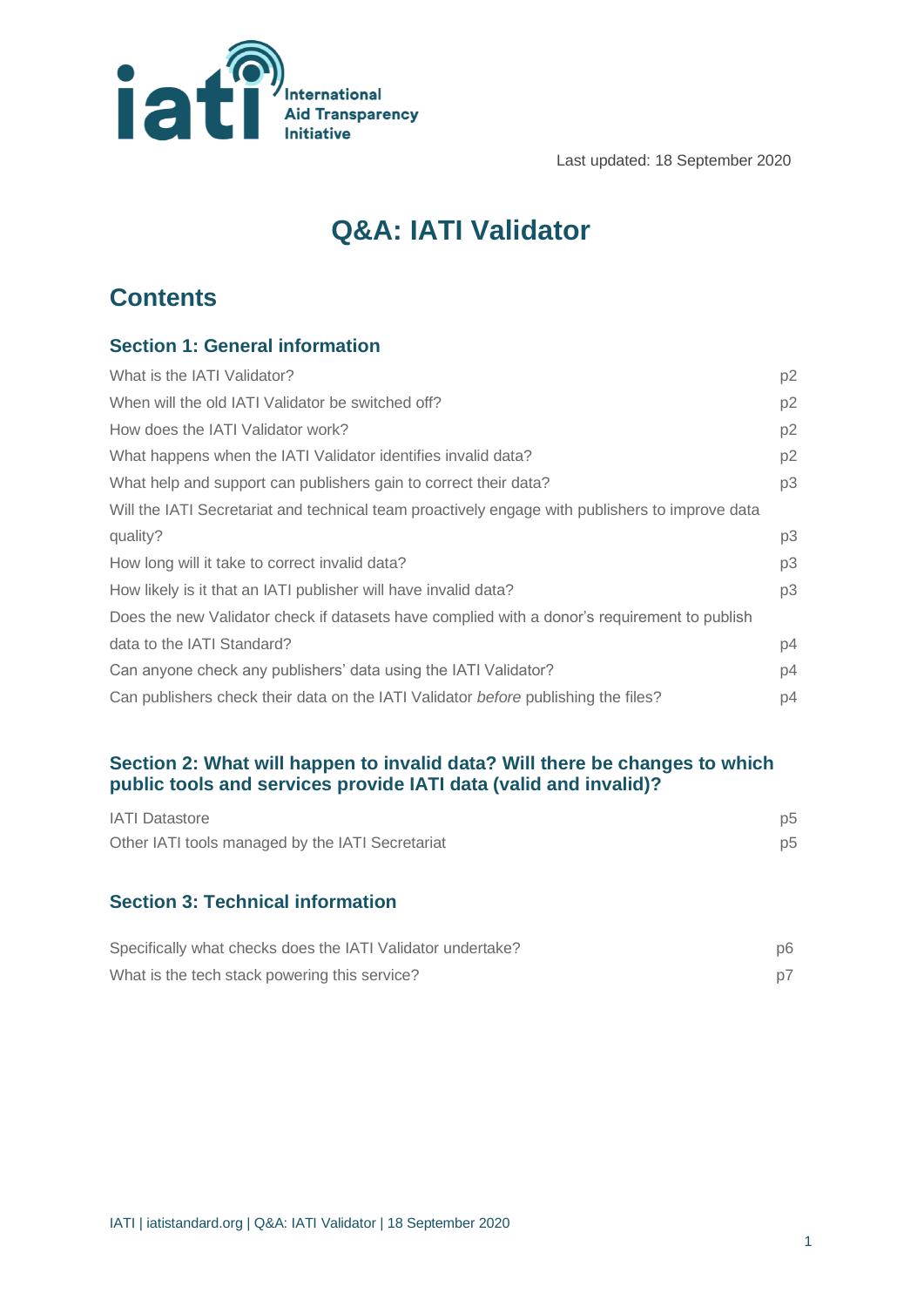# **Section 1: General information**

## **What is the IATI Validator?**

The IATI Validator is an online tool for checking if data complies with the rules and guidance of IATI Standard. The tool provides information on how to improve the quality of IATI data to ensure it is accessible and useful to anyone working with data on development and humanitarian resources and results.

### **When will the old Validator be switched off?**

The old [Public Validator](http://validator.iatistandard.org/) will be switched off on 22 March 2021 and after this date, users will no longer be able to access this service.

### **How does the IATI Validator work?**

There are two ways to use the IATI Validator:

- **1.** An organisation can upload their files to be checked *before* publishing them using the [Check Data](http://iativalidator.iatistandard.org/validate) option.
- **2.** Anyone can check any IATI file that has *already* been published using the [Public](https://iativalidator.iatistandard.org/organisations)  [Data Viewer.](https://iativalidator.iatistandard.org/organisations)

The Validator undertakes multiple layers of checks to identify where the data does not comply with the IATI Standard. The Validator will then provide validation reports to indicate where errors have occurred and what specifically needs to be changed.

#### **What happens when the IATI Validator identifies invalid data?**

When the IATI Validator identifies invalid data, it returns a message to the user. Based on the issue the Validator has identified, the user will either receive an error or a warning message identifying what the invalid data is and where it occurs in the data file, and provide actionable/directive messages on how to fix it. If there are multiple repeated errors, they will be grouped as the same fix applies to all. For instance, if all activities in a dataset omitted the activity dates, then the user would receive one error message that applies to all activities.

#### **How long does the Validator take to check IATI data files?**

This depends on which option you use:

- **1.** When using the [Public Data Viewer](http://iativalidator.iatistandard.org/organisations) to check files that have *already* been published, the validation reports are usually readily available to download. However, in some instances, your requests will go into a queue. It may take some time for the validation reports for all files to be available, so we advise that you leave the page open and return to check the progress. You can check the date of the queue for progress.
- **2.** When using the [Check Data](http://iativalidator.iatistandard.org/validate) option to check your files *before* publishing them, the validation report will usually be returned quickly on the page. You have the option of providing your email address to have the report sent you. As you will see on the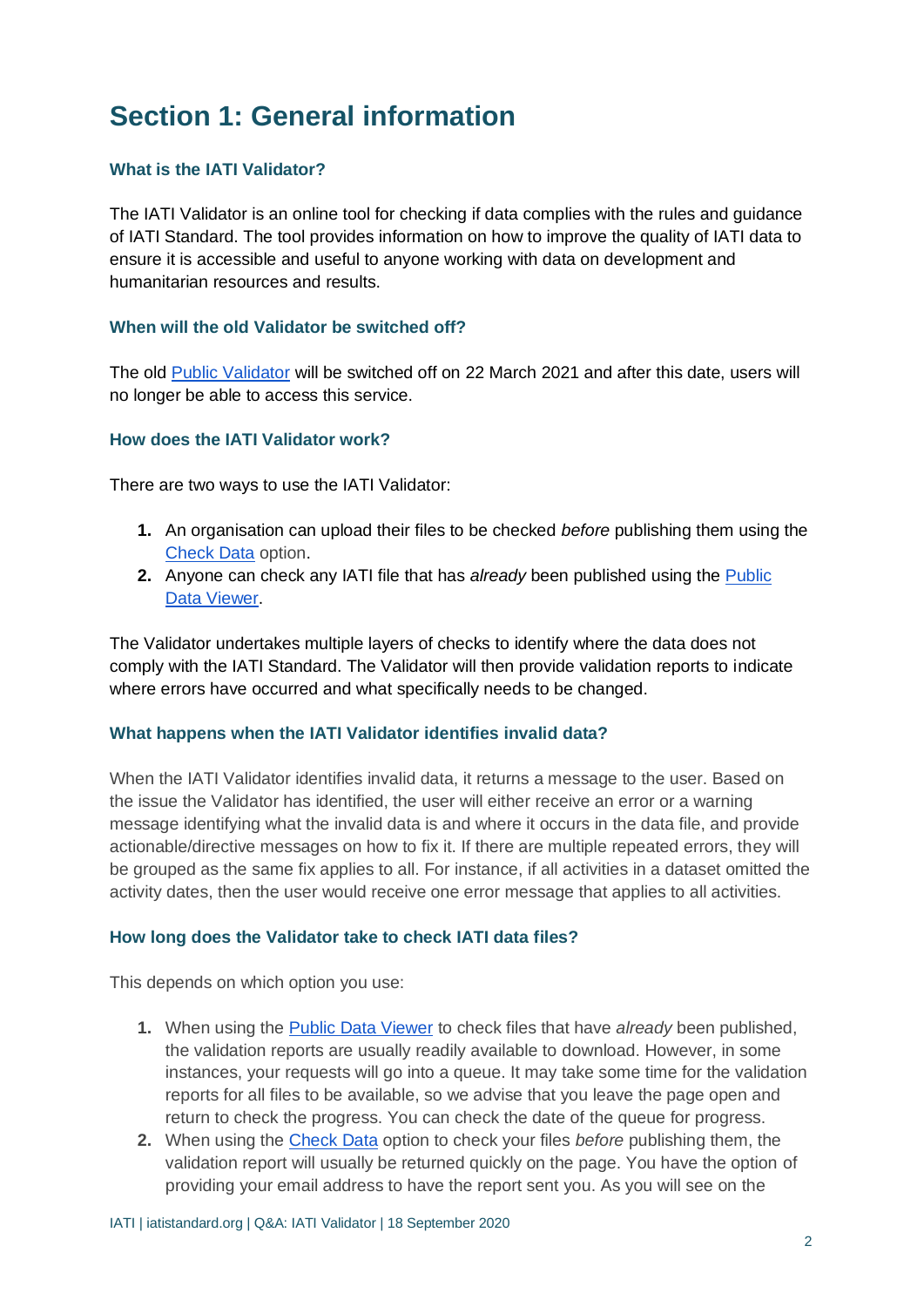page, you also have the option of checking your published files by adding the URL of specific IATI data file(s).

The validation report for the same datafile will be identical in both the Check Data and Public Data Viewer.

## **What help and support can publishers access to correct their data?**

When invalid data is identified, the IATI Validator provides an actionable error or warning message with instructions on how to correct the data. Help can also be accessed through:

- → IATI Technical Team helpdesk [support@iatistandard.org](mailto:support@iatistandard.org)
- → Webinars held by the IATI Technical Team on how to use the Validator. Details of upcoming webinars can be found at [IATI Events](https://iatistandard.org/en/events/) and all webinars are posted on [IATI's Youtube Channel.](https://www.youtube.com/channel/UCAVH1gcgJXElsj8ENC-bDQQ)
- → Peer-to-peer support through [IATI Discuss](https://iatistandard.org/en/iati-community/) (online community forum)
- → One-to-one calls with the Technical Team if required

#### **Will the IATI Secretariat proactively engage with publishers to improve data quality?**

Yes. IATI's Strategic Plan 2020-25 has prioritised improving the quality and use of IATI data. Therefore the Technical Team will use the IATI Validator to identify how publishers can improve their data and then proactively contact them to offer support. Through effective communications and engagement, the IATI Secretariat will sustain and increase the commitment from publishers to improve their data quality. This will include through blogs, raising awareness at meetings and requesting IATI members take a lead on improving their data, for which case studies can be based on.

#### **How long does it take to correct invalid data?**

It depends on the number of different types of errors identified. We expect that many publishers will have a range of corrections to make which may take considerable time. It is important to note that we do not expect data to be corrected immediately. Using the IATI Validator is the first step in the process to improving IATI data quality and you can use it to prioritise which fixes to make first.

#### **How likely is it that an IATI publisher will have invalid data?**

Very likely. The Validator undertakes rigorous checks of publishers' data against the rules and guidance of the IATI Standard. Therefore we expect that many publishers will find that their datasets contain invalid data.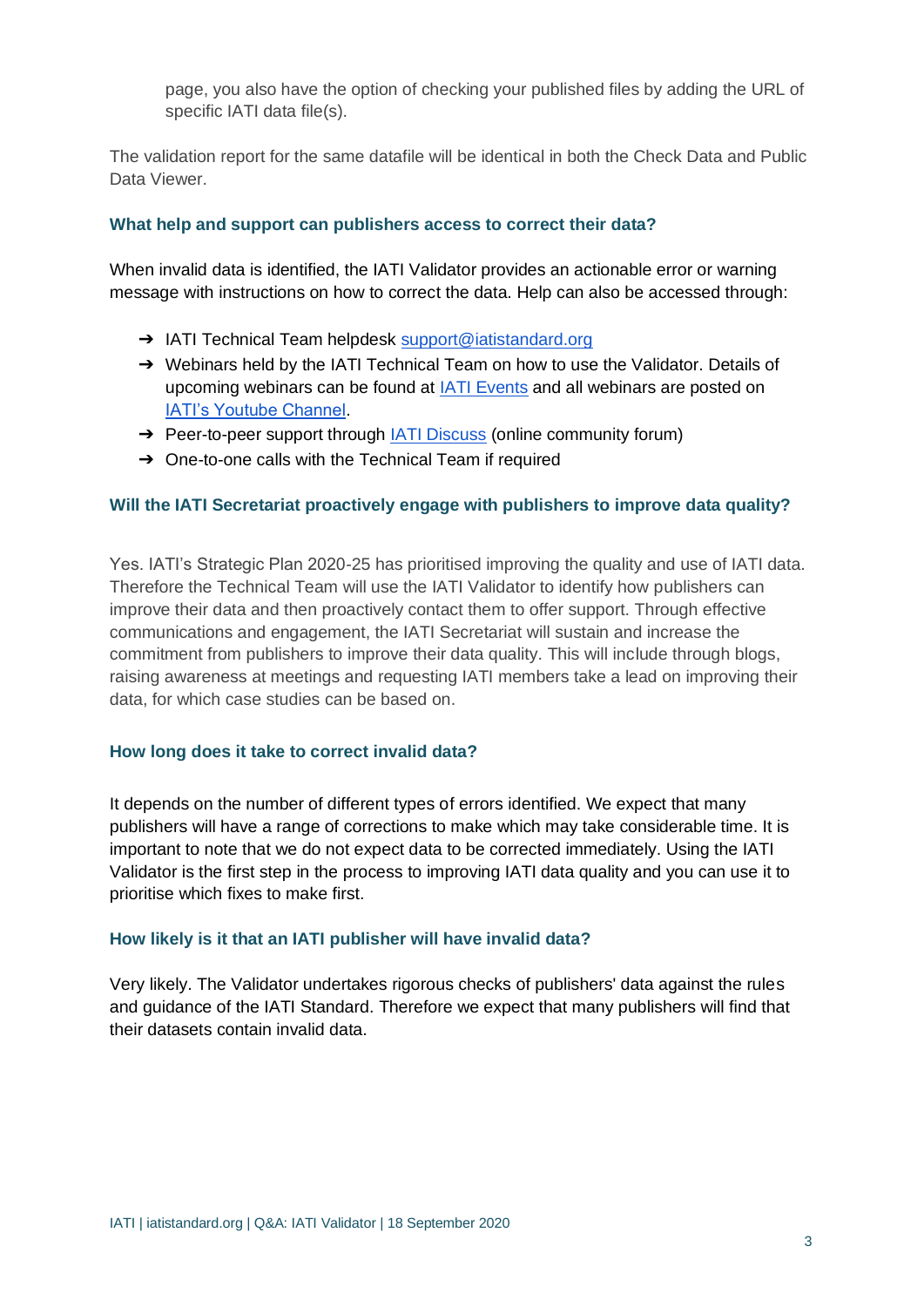## **Does the Validator check if datasets have complied with a donor's requirement to publish data to the IATI Standard?**

No. Different donors have their own specific set of data requirements for their grantees that are additional to IATI's rules. Organisations need to refer to their donor's guidance and more information can be found on IATI's [website](https://iatistandard.org/en/guidance/preparing-data/donors-reporting-requirements/)**.** 

### **Can anyone check any publishers' IATI data using the IATI Validator?**

Yes. As long as the link to the datafile is on the IATI Registry, anyone can check that data using the IATI Validator.

#### **Can organisations check their data on the IATI Validator** *before* **publishing the files?**

Yes. Organisations can upload their IATI XML files to the Validatorto check their data and make necessary corrections before publishing their data to the IATI Registry.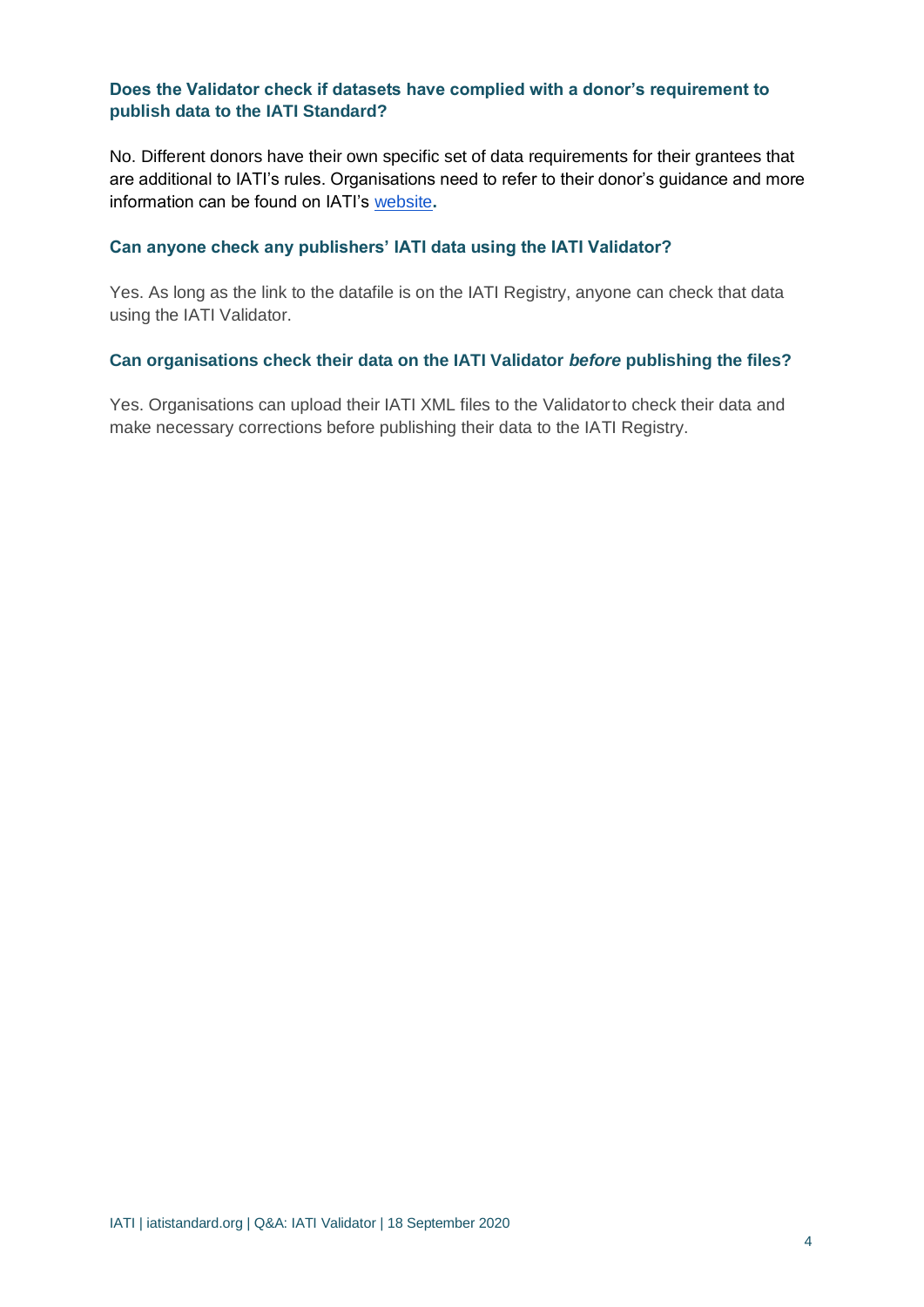# **Section 2: What will happen to invalid data? Will it still be available in public tools and services provided IATI data.**

# **IATI Datastore**

The [IATI Datastore](https://iatidatastore.iatistandard.org/) is now linked to the IATI Validator. The Validator undertakes multiple layers of checks of data against different parts of the IATI Standard:

● **IATI Schema validation**

Data that *fails IATI Schema validation will contain a critical message(s) and* will **not be included** in the IATI Datastore. For example, data that is not provided in an XML file (e.g. a PDF) will not be included in the IATI Datastore.

● **IATI Ruleset validation** Data that fails *IATI Ruleset validation* will contain **errors** and **warnings messages**  and **will be allowed** into the IATI Datastore.

For more information on the IATI Schema and Rulesets, see *Section 3: Technical information for developers and data services providers*.

# **Other IATI tools and services managed by the IATI Secretariat**

All data published to the IATI Standard will remain accessible on the IATI Registry, regardless of whether datasets contain invalid data. There are no scheduled plans for any other tools managed by the IATI Secretariat to be linked to the IATI Validator (see table below).

| <b>Tool</b>                                                       | <b>Impact of Validator</b> | <b>Notes</b>                                                                                                                |
|-------------------------------------------------------------------|----------------------------|-----------------------------------------------------------------------------------------------------------------------------|
| <b>Registry</b>                                                   | No change.                 | All data published to the IATI Standard can be accessed via<br>the links on the Registry and through the IATI Registry API. |
| <b>Old Datastore</b>                                              | No change.                 | The old IATI Datastore is due to be switched off on 22 March<br>2020 and is being replaced by the new IATI Datastore.       |
| d-portal                                                          | No change.                 | No links with IATI Validator.                                                                                               |
| <b>IATI</b> Dashboard &<br><b>Publishing</b><br><b>Statistics</b> | No change.                 | No links with IATI Validator.                                                                                               |
| Publisher and<br>activity count on<br>iatistandard.org            | No change.                 | The publisher and activity count is linked to the IATI Registry.<br>No links with IATI Validator.                           |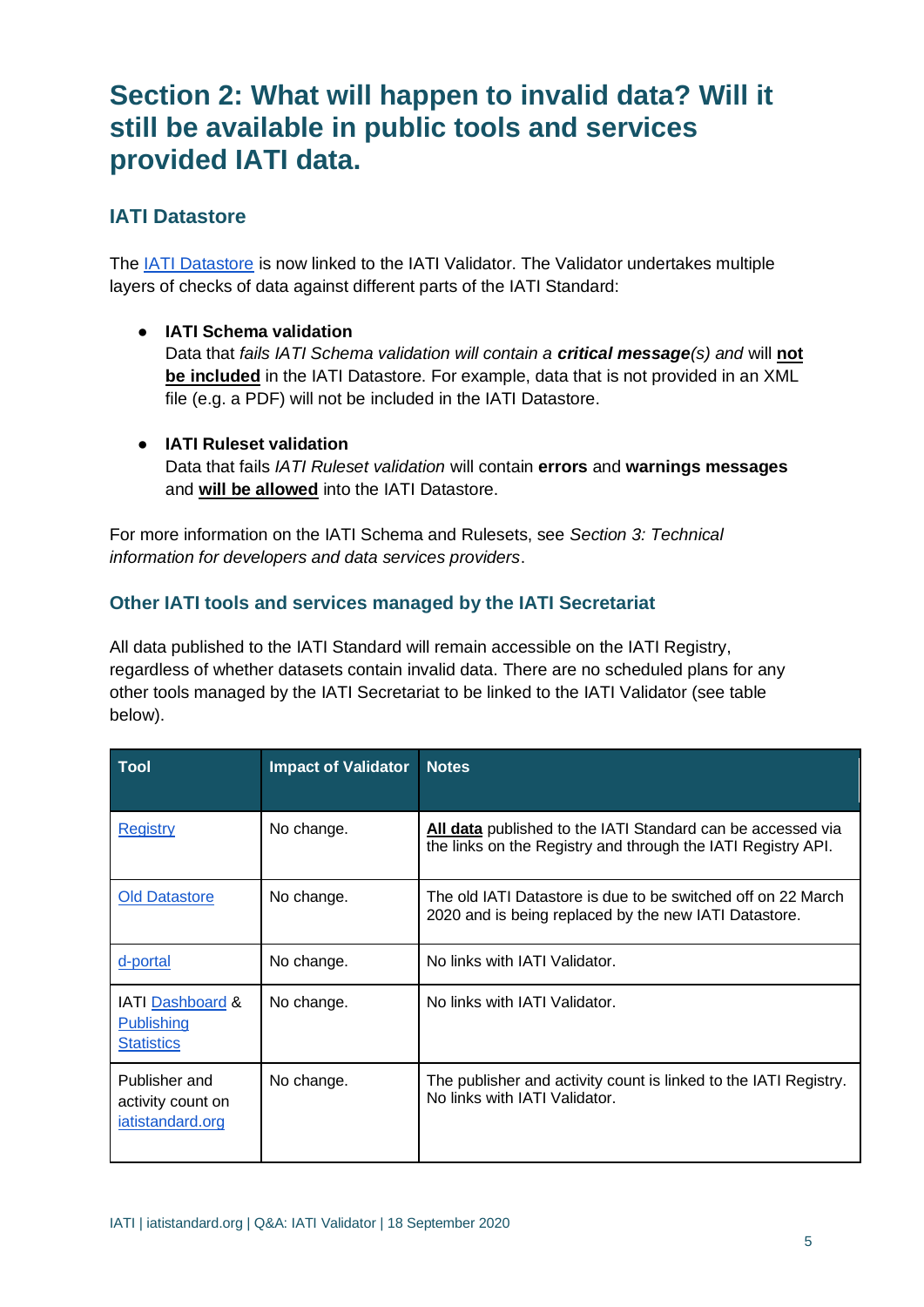# **Section 3: Technical information for developers and data services providers**

## **Specifically what checks does the IATI Validator undertake?**

The IATI Validator runs checks against version 2 of the Schema and [Rulesets of the IATI](https://iatistandard.org/en/iati-standard/203/rulesets/)  [Standard.](https://iatistandard.org/en/iati-standard/203/rulesets/)

## **Check 1: Schema Validation (Critical) Purple**

| View by message type<br>Click to show or hide individual message types. |  |  |  |  |
|-------------------------------------------------------------------------|--|--|--|--|
| <b>Critical: 1 types</b>                                                |  |  |  |  |
| Errors: 7 types                                                         |  |  |  |  |

The IATI Validator checks if data adheres to the format set out in the IATI XML Schema. The IATI Schema provides the exact order and structure that organisations should provide their XML in. Full information about the IATI Schema can be found on [IATI's website.](https://iatistandard.org/en/iati-standard/203/schema/)

Examples include checking if:

- ❖ IATI data is published in the XML file format (and not provided in other formats, such as a PDF or Excel file)
- ❖ all [mandatory IATI elements](https://iatistandard.org/en/guidance/preparing-data/activity-information/activity-information-you-can-publish/) (data fields) have been provided
- ❖ data follows version 2 of the IATI Standard (either 2.01, 2.02 or 2.03) as version 1 of the IATI Standard has been [deprecated.](https://iatistandard.org/en/news/notice-iati-standard-version-1-is-deprecated/)

| Screen grab of a section of IATI Schema                                                                                                                                                                                                                                                                                                                    |
|------------------------------------------------------------------------------------------------------------------------------------------------------------------------------------------------------------------------------------------------------------------------------------------------------------------------------------------------------------|
| # <xsd:schema_xmlns:xsd="http: 2001="" www.w3.org="" xmlschema"_version="2.03"><br/>v (xsd:annotation)<br/>▼<xsd:documentation xml:lang="en"><br/>International Aid Transparency Initiative: Organisation-Information Schema Release 2.03, 2018-02-19 NOTE: the xml.xsd and iati-common.xsd schemas must</xsd:documentation></xsd:schema_xmlns:xsd="http:> |
| be in the same directory as this one. This W3C XML Schema defines an XML document type for information about an aid organisation, following the standarc<br>published at http://iatistandard.org This document type may be extended with additional elements and attributes, but they must belong to an explicit XML<br>namespace.<br>                     |
| <br><xsd:include schemalocation="iati-common.xsd"></xsd:include>                                                                                                                                                                                                                                                                                           |
| <xsd:import namespace="http://www.w3.org/XML/1998/namespace" schemalocation="xml.xsd"></xsd:import><br>v <xsd:element name="iati-organisations"></xsd:element>                                                                                                                                                                                             |
| <b>v</b> (xsd:annotation)<br>▼ <xsd:documentation xml:lang="en"><br/>Top-level list of one or more IATI organisation records.<br/></xsd:documentation>                                                                                                                                                                                                     |
| <br>w <xsd:complextype></xsd:complextype>                                                                                                                                                                                                                                                                                                                  |
| ▼ <xsd: sequence=""><br/><xsd:element maxoccurs="unbounded" minoccurs="1" ref="iati-organisation"></xsd:element><br/><xsd:any maxoccurs="unbounded" minoccurs="0" namespace="##other" processcontents="lax"></xsd:any></xsd:>                                                                                                                              |
| <br>▼ <xsd:attribute name="version" tvpe="xsd:string" use="required"><br/>v<xsd:annotation></xsd:annotation></xsd:attribute>                                                                                                                                                                                                                               |
| w <xsd:documentation xml:lang="en"><br/>A number indicating the IATI specification version in use. This is mandatory and must be a valid version.<br/></xsd:documentation>                                                                                                                                                                                 |
| <br><br>v <xsd:attribute name="generated-datetime" tvpe="xsd:dateTime" use="optional"></xsd:attribute>                                                                                                                                                                                                                                                     |
| v <xsd:annotation><br/>▼<xsd:documentation xml:lang="en"></xsd:documentation></xsd:annotation>                                                                                                                                                                                                                                                             |

## **Check 2: Rulesets Validation**

The IATI Validator also checks if the data follows IATI's Rulesets. These checks provide a more detailed review of the quality of data. To view the most up-to-date information about IATI's Rulesets please refer to [IATI Ruleset repository](https://github.com/IATI/IATI-Rulesets)**.**

On the IATI Validator, there are two types of messages that are provided if the content of the data does not follow IATI's rulesets: